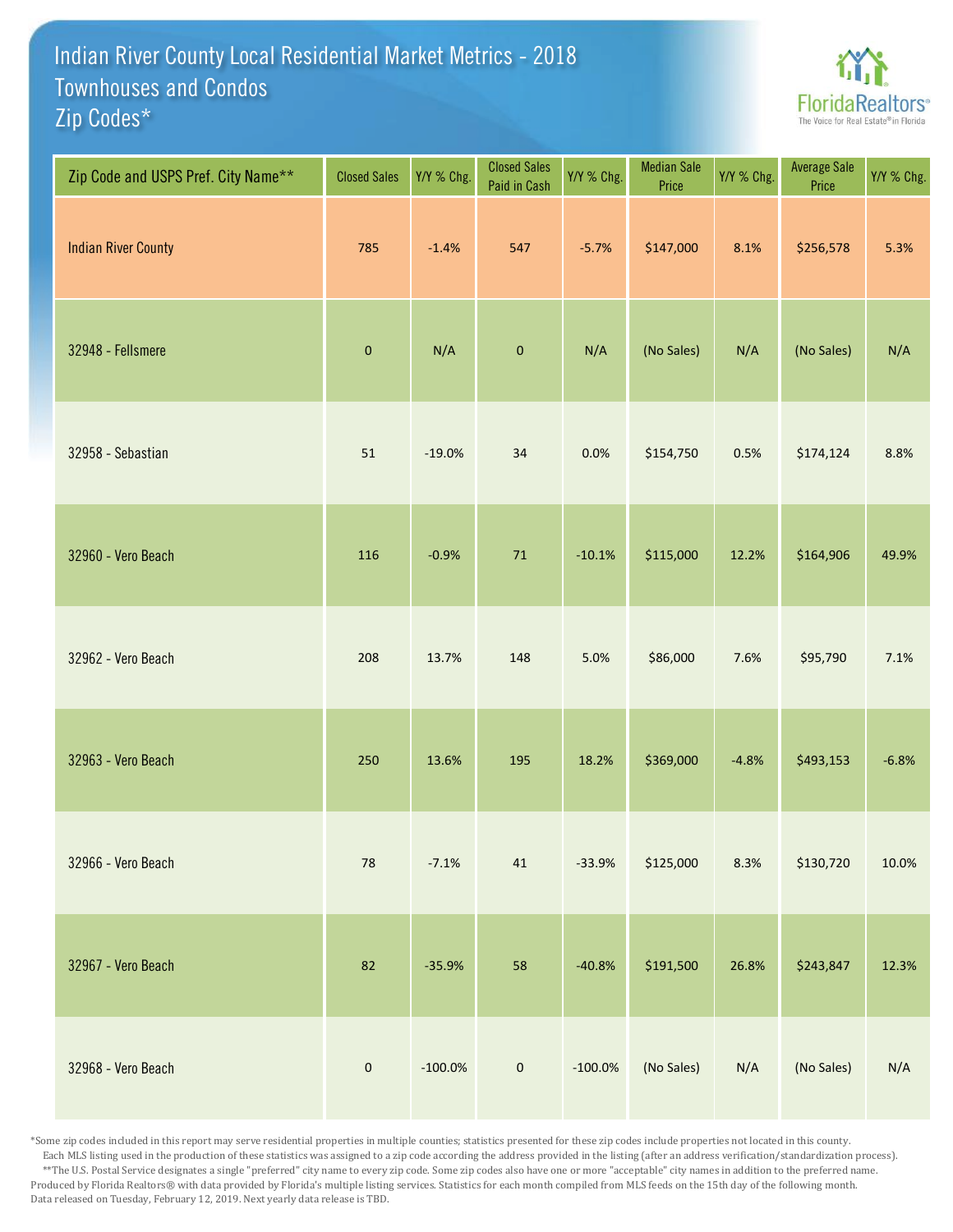## Indian River County Local Residential Market Metrics - 2018 Zip Codes\* Townhouses and Condos



| Zip Code and USPS Pref. City Name** | <b>Dollar Volume</b> | Y/Y % Chg. | Pct. of Orig. List<br><b>Price Received</b> | Y/Y % Chg. | <b>Median Time to</b><br>Contract | Y/Y % Chg. | <b>New Listings</b> | Y/Y % Chg. |
|-------------------------------------|----------------------|------------|---------------------------------------------|------------|-----------------------------------|------------|---------------------|------------|
| <b>Indian River County</b>          | \$201.4 Million      | 3.9%       | 94.4%                                       | 0.2%       | 49 Days                           | $-9.3%$    | 1,186               | 18.6%      |
| 32948 - Fellsmere                   | (No Sales)           | N/A        | (No Sales)                                  | N/A        | (No Sales)                        | N/A        | $\mathbf 0$         | N/A        |
| 32958 - Sebastian                   | \$8.9 Million        | $-12.0%$   | 94.6%                                       | 0.3%       | 82 Days                           | 13.9%      | 100                 | 28.2%      |
| 32960 - Vero Beach                  | \$19.1 Million       | 48.6%      | 94.3%                                       | $-0.9%$    | 26 Days                           | $-27.8%$   | 156                 | 13.9%      |
| 32962 - Vero Beach                  | \$19.9 Million       | 21.7%      | 95.1%                                       | $-0.4%$    | 31 Days                           | $-22.5%$   | 283                 | 19.9%      |
| 32963 - Vero Beach                  | \$123.3 Million      | 5.9%       | 92.9%                                       | $-0.7%$    | 99 Days                           | 12.5%      | 404                 | 23.5%      |
| 32966 - Vero Beach                  | \$10.2 Million       | 2.2%       | 96.0%                                       | 3.9%       | 28 Days                           | $-54.1%$   | 114                 | 42.5%      |
| 32967 - Vero Beach                  | \$20.0 Million       | $-28.1%$   | 93.0%                                       | $-1.2%$    | 77 Days                           | 57.1%      | 125                 | $-9.4%$    |
| 32968 - Vero Beach                  | (No Sales)           | N/A        | (No Sales)                                  | N/A        | (No Sales)                        | N/A        | $\mathbf 1$         | $-50.0%$   |

\*Some zip codes included in this report may serve residential properties in multiple counties; statistics presented for these zip codes include properties not located in this county. Each MLS listing used in the production of these statistics was assigned to a zip code according the address provided in the listing (after an address verification/standardization process). \*\*The U.S. Postal Service designates a single "preferred" city name to every zip code. Some zip codes also have one or more "acceptable" city names in addition to the preferred name. Produced by Florida Realtors® with data provided by Florida's multiple listing services. Statistics for each month compiled from MLS feeds on the 15th day of the following month. Data released on Tuesday, February 12, 2019. Next yearly data release is TBD.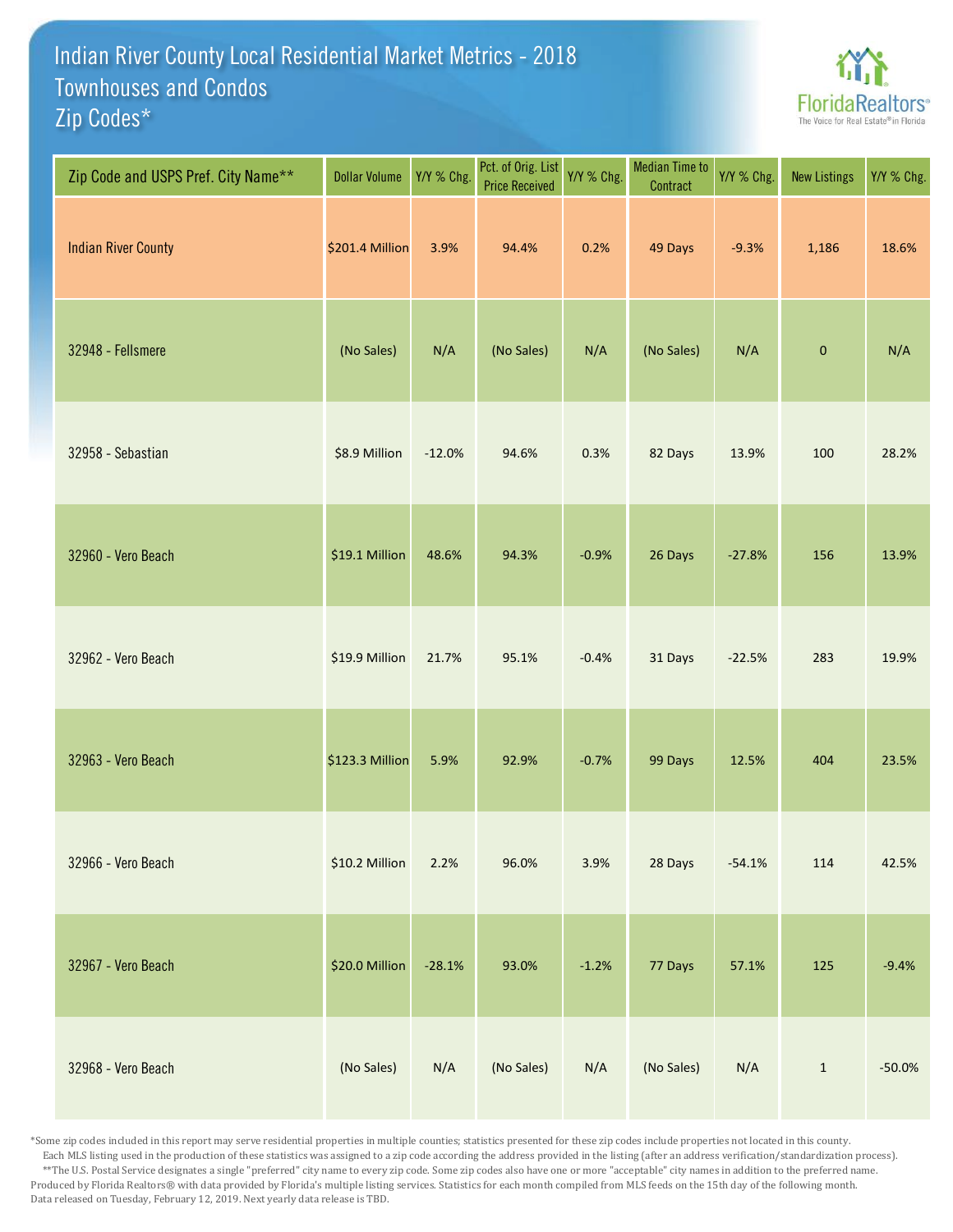## Indian River County Local Residential Market Metrics - 2018 Zip Codes\* Townhouses and Condos



| Zip Code and USPS Pref. City Name** | <b>New Pending</b><br><b>Sales</b> | Y/Y % Chg. | Pending<br>Inventory | Y/Y % Chg. | Active Inventory | Y/Y % Chg. | <b>Months Supply</b><br>of Inventory | Y/Y % Chg. |
|-------------------------------------|------------------------------------|------------|----------------------|------------|------------------|------------|--------------------------------------|------------|
| <b>Indian River County</b>          | 853                                | 3.8%       | 79                   | 16.2%      | 442              | 35.6%      | 6.8                                  | 38.8%      |
| 32948 - Fellsmere                   | $\pmb{0}$                          | N/A        | $\pmb{0}$            | N/A        | $\pmb{0}$        | N/A        | $0.0\,$                              | N/A        |
| 32958 - Sebastian                   | 68                                 | 1.5%       | $\boldsymbol{6}$     | 100.0%     | 26               | 136.4%     | $6.1\,$                              | 190.5%     |
| 32960 - Vero Beach                  | 118                                | $-0.8%$    | $\bf 8$              | 0.0%       | 44               | 46.7%      | 4.6                                  | 48.4%      |
| 32962 - Vero Beach                  | 227                                | 14.1%      | 21                   | 50.0%      | 57               | 35.7%      | 3.3                                  | 17.9%      |
| 32963 - Vero Beach                  | 258                                | 16.2%      | 31                   | 3.3%       | 232              | 22.1%      | $11.1\,$                             | 6.7%       |
| 32966 - Vero Beach                  | 87                                 | 8.8%       | 5                    | $-16.7%$   | $27\,$           | 107.7%     | $4.2\,$                              | 121.1%     |
| 32967 - Vero Beach                  | 95                                 | $-29.1%$   | $\bf 8$              | 14.3%      | 52               | 33.3%      | $7.6$                                | 105.4%     |
| 32968 - Vero Beach                  | $\pmb{0}$                          | $-100.0\%$ | $\mathbf 0$          | N/A        | $\,1\,$          | N/A        | $0.0\,$                              | N/A        |

\*Some zip codes included in this report may serve residential properties in multiple counties; statistics presented for these zip codes include properties not located in this county. Each MLS listing used in the production of these statistics was assigned to a zip code according the address provided in the listing (after an address verification/standardization process). \*\*The U.S. Postal Service designates a single "preferred" city name to every zip code. Some zip codes also have one or more "acceptable" city names in addition to the preferred name. Produced by Florida Realtors® with data provided by Florida's multiple listing services. Statistics for each month compiled from MLS feeds on the 15th day of the following month. Data released on Tuesday, February 12, 2019. Next yearly data release is TBD.